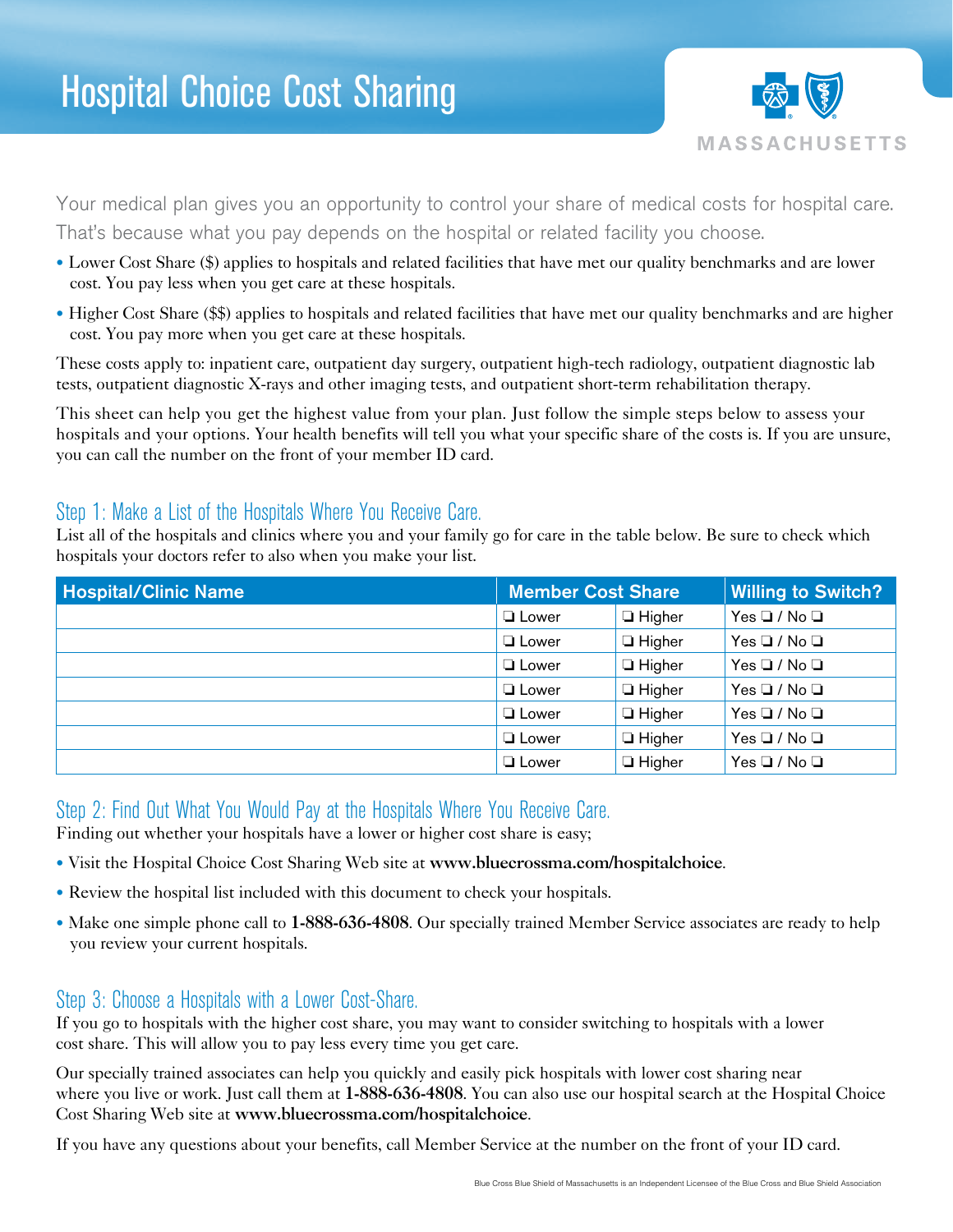| <b>Hospital Name</b>                                         | <b>City</b>             | <b>State</b> | <b>Member Cost Share</b> |
|--------------------------------------------------------------|-------------------------|--------------|--------------------------|
| <b>Addison Gilbert Hospital</b>                              | Gloucester              | <b>MA</b>    | Lower                    |
| Anna Jaques Hospital                                         | Newburyport             | MA           | Lower                    |
| <b>Athol Memorial Hospital</b>                               | Athol                   | <b>MA</b>    | Lower                    |
| <b>Baystate Franklin Medical Center</b>                      | Greenfield              | MA           | Lower                    |
| Baystate Mary Lane Hospital                                  | Ware                    | <b>MA</b>    | Lower                    |
| <b>Baystate Medical Center</b>                               | Springfield             | MA           | Higher                   |
| <b>Berkshire Medical Center</b>                              | Pittsfield              | <b>MA</b>    | Higher                   |
| Beth Israel Deaconess Hospital-Needham Campus                | Needham                 | MA           | Lower                    |
| <b>Beth Israel Deaconess Medical Center</b>                  | <b>Boston</b>           | <b>MA</b>    | Lower                    |
| <b>Beverly Hospital</b>                                      | <b>Beverly</b>          | MA           | Lower                    |
| <b>Boston Medical Center</b>                                 | <b>Boston</b>           | <b>MA</b>    | Lower                    |
| Brigham and Women's Hospital                                 | <b>Boston</b>           | MA           | Higher                   |
| Cambridge Public Health Commission-<br>Cambridge Campus      | Cambridge               | <b>MA</b>    | Lower                    |
| Cambridge Public Health Commission-<br>Somerville Campus     | Somerville              | MA           | Lower                    |
| Cambridge Public Health Commission-<br><b>Whidden Campus</b> | Everett                 | <b>MA</b>    | Lower                    |
| Cape Cod Hospital                                            | Hyannis                 | <b>MA</b>    | Higher                   |
| Caritas Carney Hospital                                      | Dorchester              | <b>MA</b>    | Lower                    |
| Caritas Good Samaritan Medical Center                        | <b>Brockton</b>         | MA           | Lower                    |
| Caritas Holy Family Hospital                                 | Methuen                 | <b>MA</b>    | Lower                    |
| Caritas Norwood Hospital                                     | Norwood                 | MA           | Lower                    |
| Caritas St. Anne's Hospital                                  | <b>Fall River</b>       | <b>MA</b>    | Higher                   |
| Caritas St. Elizabeth's Medical Center                       | <b>Brighton</b>         | MA           | Lower                    |
| Children's Hospital Medical Center                           | <b>Boston</b>           | <b>MA</b>    | Higher                   |
| Clinton Hospital                                             | Clinton                 | MA           | Lower                    |
| Cooley Dickinson Hospital                                    | Northampton             | MA           | Higher                   |
| Dana-Farber Cancer Institute                                 | <b>Boston</b>           | MA           | Higher                   |
| <b>Emerson Hospital</b>                                      | Concord                 | MA           | Lower                    |
| Fairview Hospital                                            | <b>Great Barrington</b> | MA           | Higher                   |
| <b>Falmouth Hospital</b>                                     | Falmouth                | <b>MA</b>    | Lower                    |
| Faulkner Hospital                                            | Jamaica Plain           | MA           | Lower                    |
| Harrington Memorial Hospital                                 | Southbridge             | MA           | Higher                   |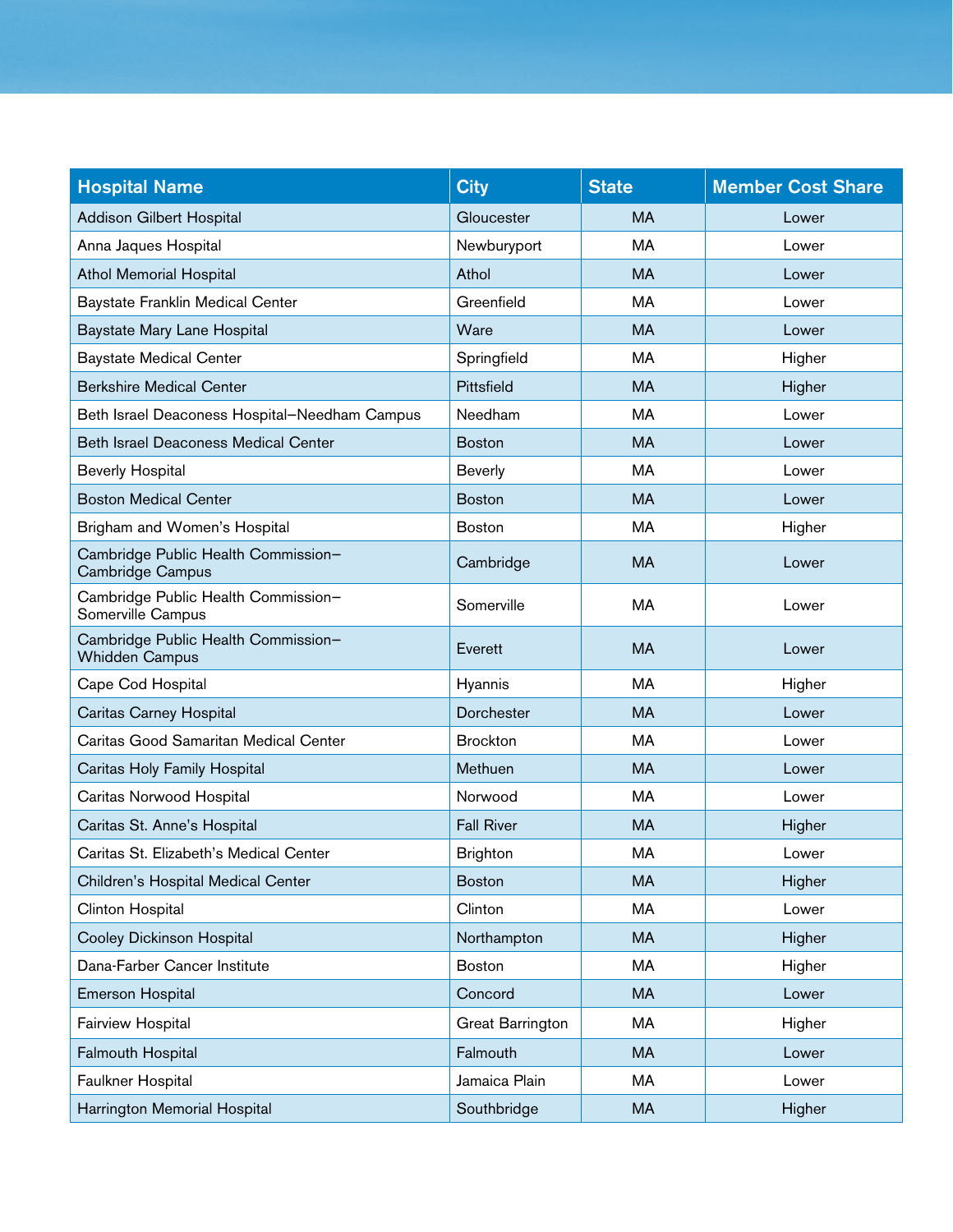| <b>Hospital Name</b>                       | <b>City</b>       | <b>State</b> | <b>Member Cost Share</b> |
|--------------------------------------------|-------------------|--------------|--------------------------|
| HealthAlliance Hospitals-Burbank Campus    | Fitchburg         | MA           | Lower                    |
| HealthAlliance Hospitals-Leominster Campus | Leominster        | <b>MA</b>    | Lower                    |
| Heywood Hospital                           | Gardner           | MA           | Lower                    |
| <b>Holyoke Medical Center</b>              | Holyoke           | <b>MA</b>    | Lower                    |
| Jordan Hospital                            | Plymouth          | MA           | Lower                    |
| Lahey Clinic                               | <b>Burlington</b> | <b>MA</b>    | Lower                    |
| Lawrence General Hospital                  | Lawrence          | MA           | Lower                    |
| Lawrence Memorial Hospital                 | Medford           | <b>MA</b>    | Lower                    |
| Lowell General Hospital                    | Lowell            | MA           | Lower                    |
| Marlborough Hospital                       | Marlborough       | <b>MA</b>    | Lower                    |
| Martha's Vineyard Hospital                 | Oak Bluffs        | МA           | Lower                    |
| Massachusetts Eye and Ear Infirmary        | <b>Boston</b>     | <b>MA</b>    | Lower                    |
| Massachusetts General Hospital             | <b>Boston</b>     | МA           | Higher                   |
| Melrose-Wakefield Hospital                 | Melrose           | <b>MA</b>    | Lower                    |
| <b>Mercy Medical Center</b>                | Springfield       | МA           | Lower                    |
| Merrimack Valley Hospital                  | Haverhill         | <b>MA</b>    | Lower                    |
| MetroWest Medical Center-Framingham Union  | Framingham        | MA           | Lower                    |
| MetroWest Medical Center-Leonard Morse     | <b>Natick</b>     | <b>MA</b>    | Lower                    |
| Milford Regional Medical Center            | Milford           | MA           | Lower                    |
| <b>Milton Hospital</b>                     | Milton            | <b>MA</b>    | Lower                    |
| Morton Hospital and Medical Center         | Taunton           | MA           | Lower                    |
| Mount Auburn Hospital                      | Cambridge         | <b>MA</b>    | Lower                    |
| Nantucket Cottage Hospital                 | Nantucket         | MA           | Lower                    |
| Nashoba Valley Medical Center              | Ayer              | MA           | Lower                    |
| New England Baptist Hospital               | <b>Boston</b>     | МA           | Lower                    |
| Newton-Wellesley Hospital                  | Newton            | <b>MA</b>    | Lower                    |
| Noble Hospital                             | Westfield         | MA           | Lower                    |
| North Adams Regional Hospital              | North Adams       | <b>MA</b>    | Lower                    |
| North Shore Medical Center-Salem Campus    | Salem             | MA           | Higher                   |
| North Shore Medical Center-Union Campus    | Lynn              | <b>MA</b>    | Higher                   |
| <b>Quincy Medical Center</b>               | Quincy            | MA           | Lower                    |
| Saint Vincent Hospital                     | Worcester         | MA           | Lower                    |